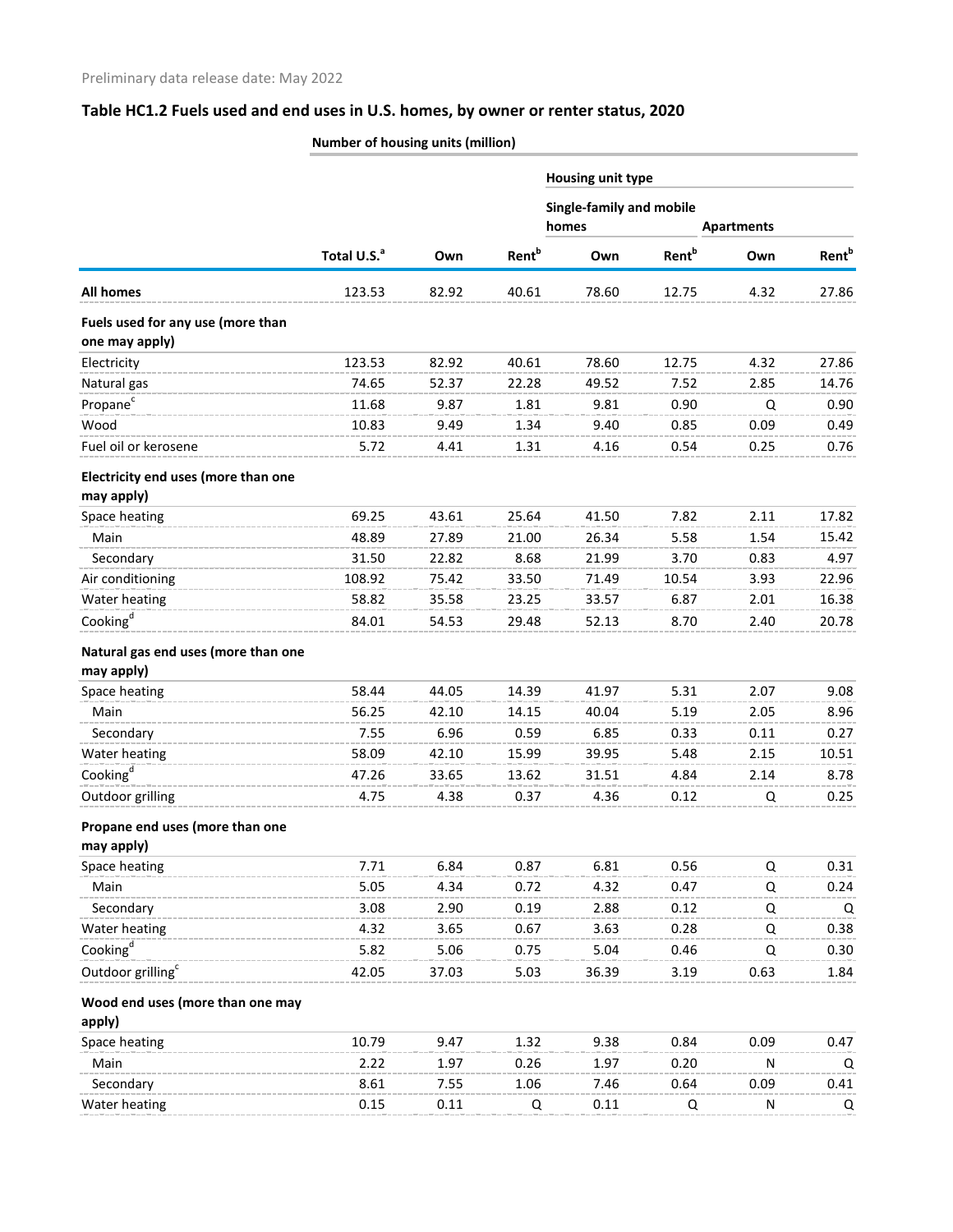| Table HC1.2 Fuels used and end uses in U.S. homes, by owner or renter status, 2020 |  |  |
|------------------------------------------------------------------------------------|--|--|
|------------------------------------------------------------------------------------|--|--|

|                                                            | <b>Number of housing units (million)</b> |       |                          |                                   |                          |                   |                          |  |  |  |
|------------------------------------------------------------|------------------------------------------|-------|--------------------------|-----------------------------------|--------------------------|-------------------|--------------------------|--|--|--|
|                                                            | Total U.S. <sup>a</sup>                  | Own   | <b>Rent</b> <sup>b</sup> | Housing unit type                 |                          |                   |                          |  |  |  |
|                                                            |                                          |       |                          | Single-family and mobile<br>homes |                          | <b>Apartments</b> |                          |  |  |  |
|                                                            |                                          |       |                          | Own                               | <b>Rent</b> <sup>b</sup> | Own               | <b>Rent</b> <sup>b</sup> |  |  |  |
| <b>All homes</b>                                           | 123.53                                   | 82.92 | 40.61                    | 78.60                             | 12.75                    | 4.32              | 27.86                    |  |  |  |
| Fuel oil or kerosene end uses (more<br>than one may apply) |                                          |       |                          |                                   |                          |                   |                          |  |  |  |
| Space heating                                              | 5.41                                     | 4.24  | 1.17                     | 4.02                              | 0.51                     | 0.22              | 0.66                     |  |  |  |
| Main                                                       | 4.96                                     | 3.83  | 1.13                     | 3.62                              | 0.47                     | 0.21              | 0.66                     |  |  |  |
| Secondary                                                  | 0.47                                     | 0.42  |                          | 0.42                              |                          |                   | O                        |  |  |  |
| Water heating                                              | 2.70                                     | 2.01  | 0.69                     | 1.88                              | 0.13                     | 0.13              | 0.56                     |  |  |  |

## Source: U.S. Energy Information Administration, Office of Energy Demand and Integrated Statistics, Form EIA-457A of the *2020 Residential Energy Consumption Survey*

Notes: Because of rounding, data may not sum to totals. See RECS Terminology for the definitions of terms used in these tables.

<sup>a</sup> Total U.S. includes all primary occupied housing units in the 50 states and the District of Columbia. Vacant housing units, seasonal units, second homes, military houses, and group quarters are excluded.

<sup>b</sup> Rent includes households that occupy their primary housing units without paying rent.

c Households that use propane only for outdoor grilling are excluded from the RECS estimate of households using propane.

<sup>d</sup> *Cooking* includes fuels used by major cooking equipment (ovens, cooktops, and ranges).

Q = Data withheld because either the relative standard error (RSE) was greater than 50% or fewer than 10 households were in the reporting sample.

N = No households in reporting sample.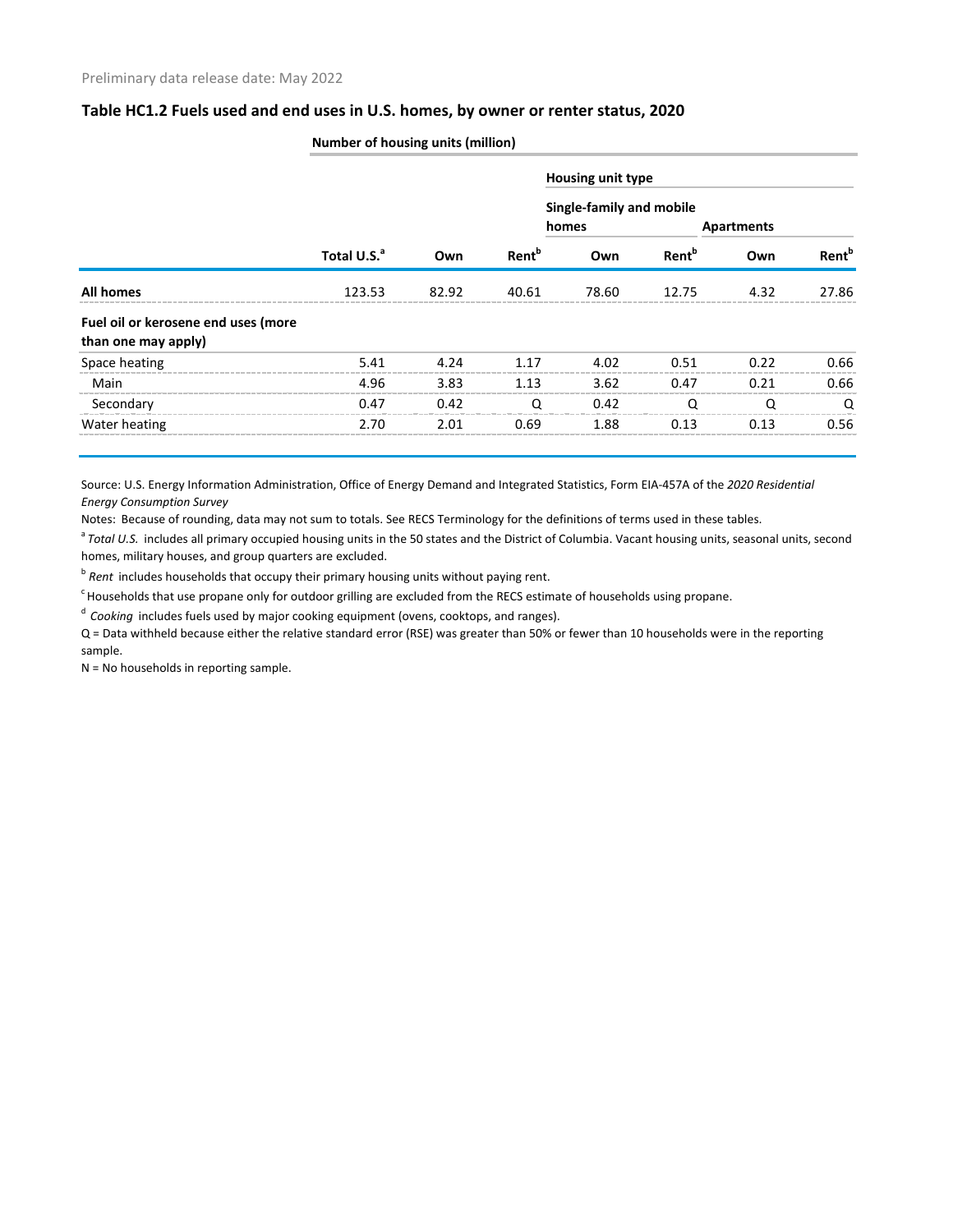**Relative standard errors (RSEs) for Table HC1.2 Fuels used and end uses in U.S. homes, by owner or renter status, 2020**

|                                                     | RSEs for number of housing units |       |                          |                          |                          |                   |                          |  |  |
|-----------------------------------------------------|----------------------------------|-------|--------------------------|--------------------------|--------------------------|-------------------|--------------------------|--|--|
|                                                     |                                  |       |                          | Housing unit type        |                          |                   |                          |  |  |
|                                                     |                                  |       |                          | Single-family and mobile |                          |                   |                          |  |  |
|                                                     |                                  |       |                          | homes                    |                          | <b>Apartments</b> |                          |  |  |
|                                                     | Total U.S. <sup>a</sup>          | Own   | <b>Rent</b> <sup>b</sup> | Own                      | <b>Rent</b> <sup>b</sup> | Own               | <b>Rent</b> <sup>b</sup> |  |  |
| <b>All homes</b>                                    | 0.00                             | 0.42  | 0.86                     | 0.35                     | 2.15                     | 4.13              | 0.64                     |  |  |
| Fuels used for any use (more than<br>one may apply) |                                  |       |                          |                          |                          |                   |                          |  |  |
| Electricity                                         | 0.00                             | 0.42  | 0.86                     | 0.35                     | 2.15                     | 4.13              | 0.64                     |  |  |
| Natural gas                                         | 0.59                             | 0.83  | 1.89                     | 0.73                     | 2.99                     | 5.52              | 2.18                     |  |  |
| Propane <sup>c</sup>                                | 2.44                             | 2.53  | 6.81                     | 2.51                     | 8.03                     | 36.12             | 11.08                    |  |  |
| Wood                                                | 2.30                             | 2.31  | 9.75                     | 2.32                     | 10.85                    | 36.96             | 15.23                    |  |  |
| Fuel oil/kerosene                                   | 3.06                             | 3.41  | 7.72                     | 3.28                     | 10.28                    | 23.12             | 12.02                    |  |  |
| Electricity end uses (more than one<br>may apply)   |                                  |       |                          |                          |                          |                   |                          |  |  |
| Space heating                                       | 0.77                             | 1.12  | 1.39                     | 1.03                     | 2.98                     | 7.00              | 1.51                     |  |  |
| Main                                                | 0.95                             | 1.48  | 1.48                     | 1.37                     | 3.91                     | 8.49              | 1.68                     |  |  |
| Secondary                                           | 1.35                             | 1.53  | 3.10                     | 1.54                     | 4.51                     | 10.78             | 3.94                     |  |  |
| Air conditioning                                    | 0.36                             | 0.54  | 1.07                     | 0.49                     | 2.57                     | 4.59              | 0.98                     |  |  |
| Water heating                                       | 0.84                             | 1.24  | 1.59                     | 1.22                     | 3.07                     | 6.92              | 1.65                     |  |  |
| Cooking $d$                                         | 0.50                             | 0.74  | 1.15                     | 0.72                     | 2.65                     | 6.06              | 1.17                     |  |  |
| Natural gas end uses (more than one                 |                                  |       |                          |                          |                          |                   |                          |  |  |
| may apply)                                          |                                  |       |                          |                          |                          |                   |                          |  |  |
| Space heating                                       | 0.90                             | 0.95  | 2.37                     | 0.88                     | 3.53                     | 6.89              | 2.94                     |  |  |
| Main                                                | 0.97                             | 1.02  | 2.42                     | 0.94                     | 3.52                     | 7.00              | 3.02                     |  |  |
| Secondary                                           | 2.92                             | 2.91  | 11.85                    | 2.98                     | 15.37                    | 28.97             | 20.68                    |  |  |
| Water heating                                       | 0.84                             | 0.98  | 2.27                     | 0.92                     | 3.68                     | 6.50              | 2.90                     |  |  |
| Cooking $\mathbf{g}^{\mathsf{d}}$                   | 0.92                             | 1.18  | 2.39                     | 1.08                     | 3.80                     | 6.33              | 3.04                     |  |  |
| Outdoor grilling                                    | 3.72                             | 3.56  | 18.72                    | 3.54                     | 30.87                    | 61.75             | 22.14                    |  |  |
| Propane end uses (more than one                     |                                  |       |                          |                          |                          |                   |                          |  |  |
| may apply)                                          |                                  |       |                          |                          |                          |                   |                          |  |  |
| Space heating                                       | 3.15                             | 3.15  | 9.34                     | 3.15                     | 11.31                    | 55.19             | 17.36                    |  |  |
| Main                                                | 4.01<br>5.30                     | 4.13  | 9.96                     | 4.16                     | 11.52                    | 71.91             | 18.50                    |  |  |
| Secondary                                           |                                  | 5.23  | 24.20                    | 5.14                     | 27.91                    | 89.84             | 49.57                    |  |  |
| Water heating<br>Cooking <sup>d</sup>               | 4.47                             | 4.44  | 11.10                    | 4.55                     | 15.89                    | 59.23             | 16.55                    |  |  |
|                                                     | 3.40                             | 3.41  | 10.00                    | 3.40                     | 11.55                    | 54.20             | 17.67                    |  |  |
| Outdoor grilling <sup>c</sup>                       | 1.09                             | 1.11  | 4.07                     | 1.05                     | 4.69                     | 15.32             | 8.14                     |  |  |
| Wood end uses (more than one may<br>apply)          |                                  |       |                          |                          |                          |                   |                          |  |  |
| Space heating                                       | 2.31                             | 2.31  | 9.92                     | 2.33                     | 10.92                    | 36.96             | 15.67                    |  |  |
| Main                                                | 5.19                             | 5.11  | 15.95                    | 5.11                     | 19.56                    | 0.00              | 35.91                    |  |  |
| Secondary                                           | 2.73                             | 2.88  | 10.51                    | 2.91                     | 11.68                    | 36.96             | 16.32                    |  |  |
| Water heating                                       | 21.41                            | 22.46 | 48.96                    | 22.46                    | 64.19                    | 0.00              | 79.77                    |  |  |
|                                                     |                                  |       |                          |                          |                          |                   |                          |  |  |